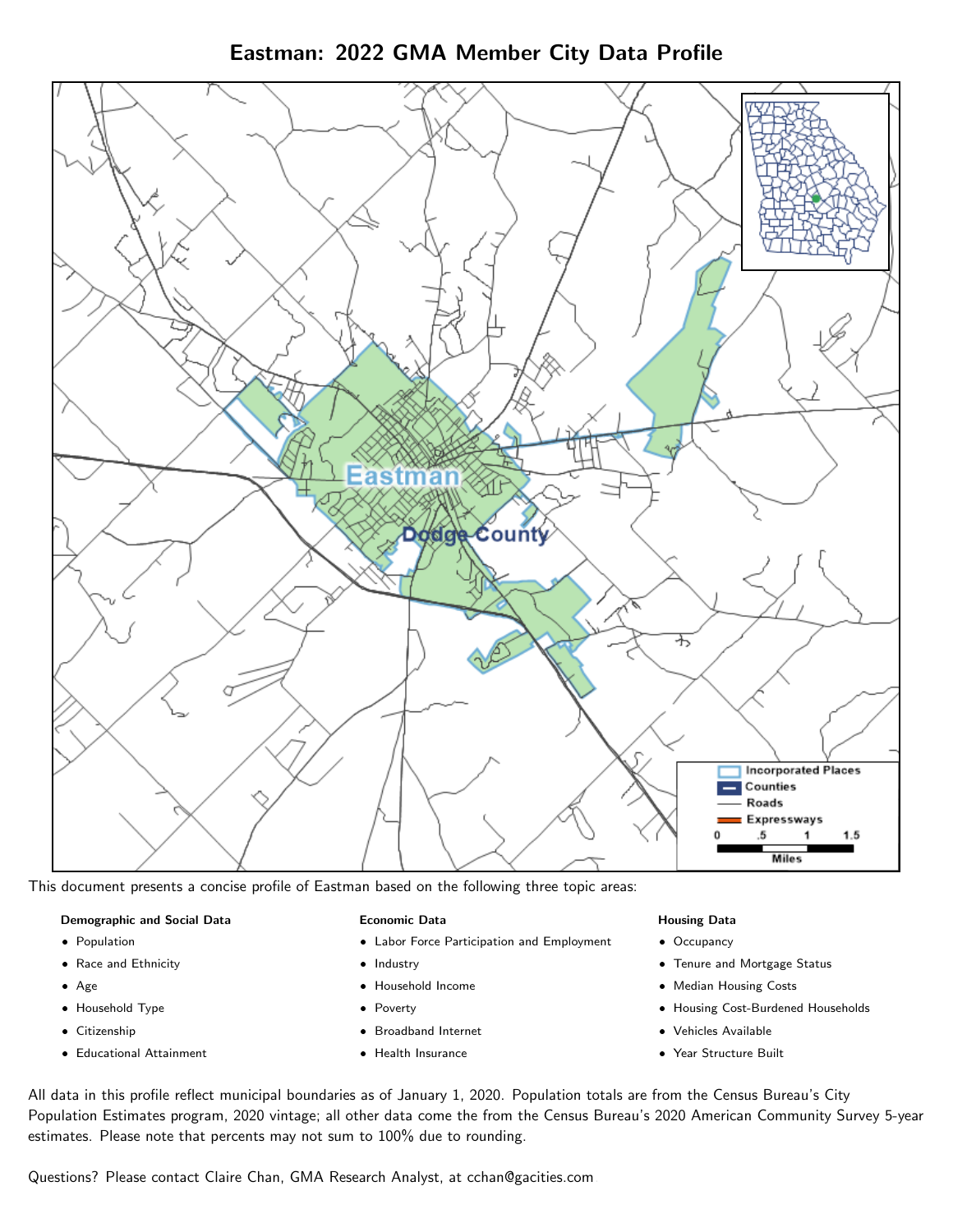# Eastman: Demographic and Social





**Citizenship** 



Source: American Community Survey, 2020 5-year estimates, table B05002 Source: American Community Survey, 2020 5-year estimates, table B15002

#### Race and Ethnicity



Source: U.S. Census Bureau, City Population Estimates, 2020 vintage Source: American Community Survey, 2020 5-year estimates, table B03002

## Household Type



Source: American Community Survey, 2020 5-year estimates, table B01001 Source: American Community Survey, 2020 5-year estimates, table B11001

#### Educational Attainment



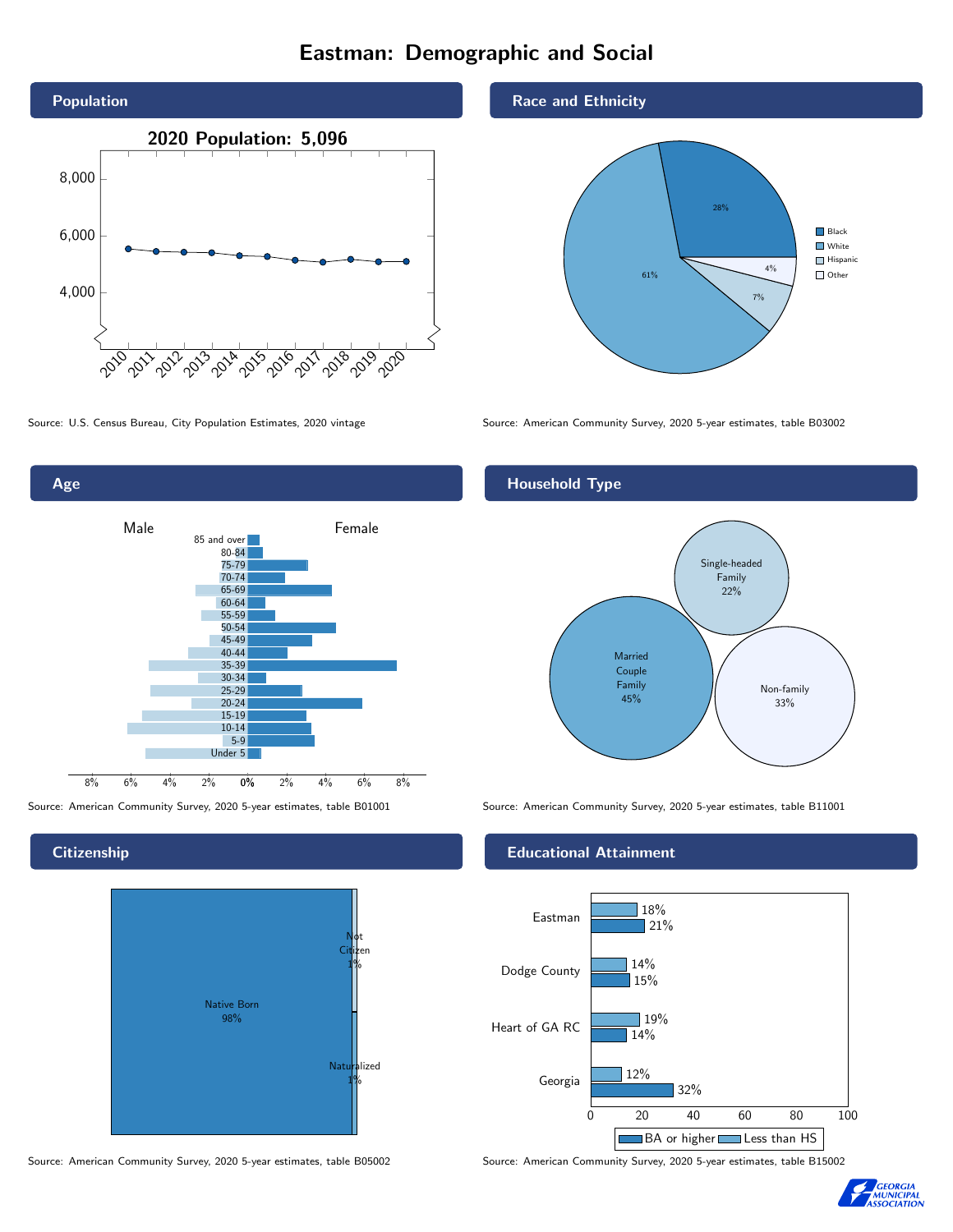# Eastman: Economic



Source: American Community Survey, 2020 5-year estimates, table B23001 Note: Unemployment rate is based upon the civilian labor force.

## Industry

| Agriculture, forestry, fishing and hunting, and mining      | $1\%$ |
|-------------------------------------------------------------|-------|
| Construction                                                | 6%    |
| Manufacturing                                               | 21%   |
| <b>Wholesale Trade</b>                                      | 8%    |
| Retail Trade                                                | 8%    |
| Transportation and warehousing, and utilities               | $1\%$ |
| Information                                                 | $1\%$ |
| Finance and insurance, real estate, rental, leasing         | $2\%$ |
| Professional, scientific, mgt, administrative, waste mgt    | $0\%$ |
| Educational services, and health care and social assistance | 20%   |
| Arts, entertainment, recreation, accommodation, food        | 10%   |
| service                                                     |       |
| Other services, except public administration                | $1\%$ |
| Public administration                                       | 20%   |

Source: American Community Survey, 2020 5-year estimates, table C24030



Source: American Community Survey, 2020 5-year estimates, tables B19013 and B19025 Source: American Community Survey, 2020 5-year estimates, table B17010



Poverty



# **Health Insurance**



Source: American Community Survey, 2020 5-year estimates, table B28002 Source: American Community Survey, 2020 5-year estimates, table B18135